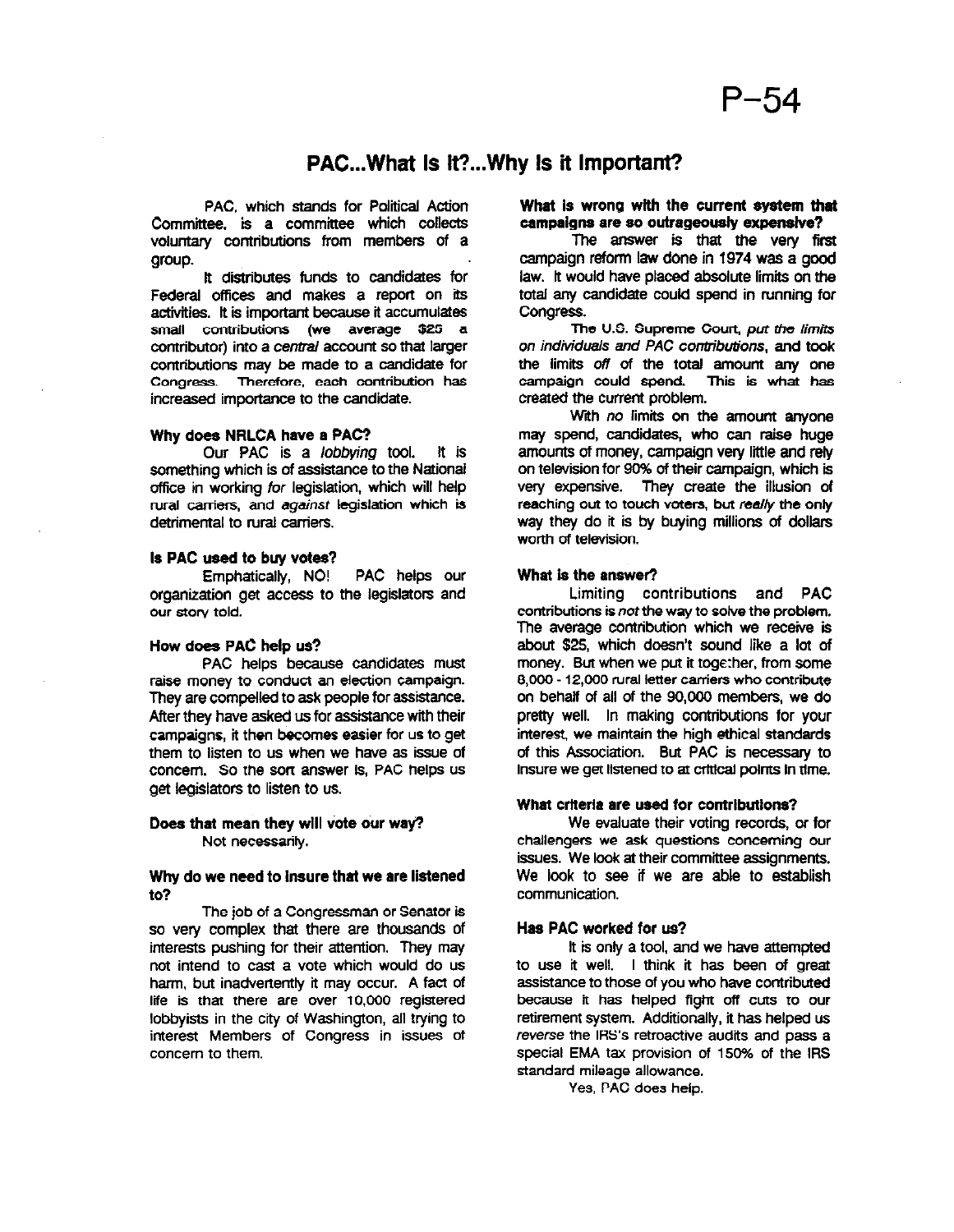# QUESTIONS AND ANSWERS ON PAC

# 1. What is a PAC?

PAC stands for Political Action Ccmmfttee formed to collect, administer and disburse voluntary contributions. Those funds are used to help candidates for federal office. The Committee decides which candidates for Congress receive contributions from NRLCA-PAC.

## 2. Why are PACa important?

The fact is, many small contributions from rural letter carriers accumulated in one fund and disbursed in one large contribution has more impact on Congressional candidates.

mains is true because the cost of conducting a successful campaign for Congress has risen dramatically. The cost of preparing and airing radio and television commercials is enormous. The cost of running for the House of Representatives can be \$1 million. The cost of a U.S. Senate race is normally between \$3 and \$20 million.

#### 3. Why NRLCA-PAC?

Your National Association conducts a lobbying program. lt is a program which is only concerned with legislation of interest to retired and active rural letter carriers. Your voluntary contributions to NRLCA-PAC help fund the political arm of your national organization. This is the sole funding your Association utilizes to conduct its lobbying program. Only your active participation enables the National Office to lobby for you.

# 4. How is my NRLCA-PAC contribution used?

The committee makes campaign contributions on a bi-partisan basis to candidates for the U.S. House of Representatives and the U.S. Senate.

# 5. Will my participation have any effect on my membership?

Absolutely not. Contributions to NRLCA PAC are placed in a fund totally segregated from membership dues.

The National Association neither forces, nor disadvantages any individual based upon the amount contributed or failure to make such a contribution.

The PAC is operated in full compliance with rigid quidelines and report requirements established by federal law and enforced by the Federal Election Commission.

# 6. Who makes up the PAC Committee?

The NRLCA-PAC Committee is composed of a Chairman. Two Co-Chairmen and a Treasurer. NRLCA-PAC does not directly employ any personnel.

# 7. What factors are consldered when deciding whether to contribute to a particular candidate?

Four main factors make up the decision on whether to contribute.

- a) What is their voting record?
- Challengers need to be interviewed.
- b) Committee assignments or leadership position.
- c) Communication. Will they meet and listen to us regularly, even if not always in complete agreement?
- dj Is there a good chance of winning?

# 6. Who decides which candidates are supported?

It is because of the complex blend of factors (outlined above) that decisions on PAC contributions are made in the National Cffrce by the Committee. Officers review all input and consult our lobbyist in making these decisions. The overall view of the National Association prevails, so state interests may not always be fulfilled by each end every declslon. However, state recommendations are always given full consideration in all PAC decisions.

The Federal Election Commission approved the NRLCA-PAC organization authorizing responsibility for its administration by the national organization.

9. Can an individual contribute to NRLCA-PAC and also to another PAC, Indlvldual, or political parry?

Yes